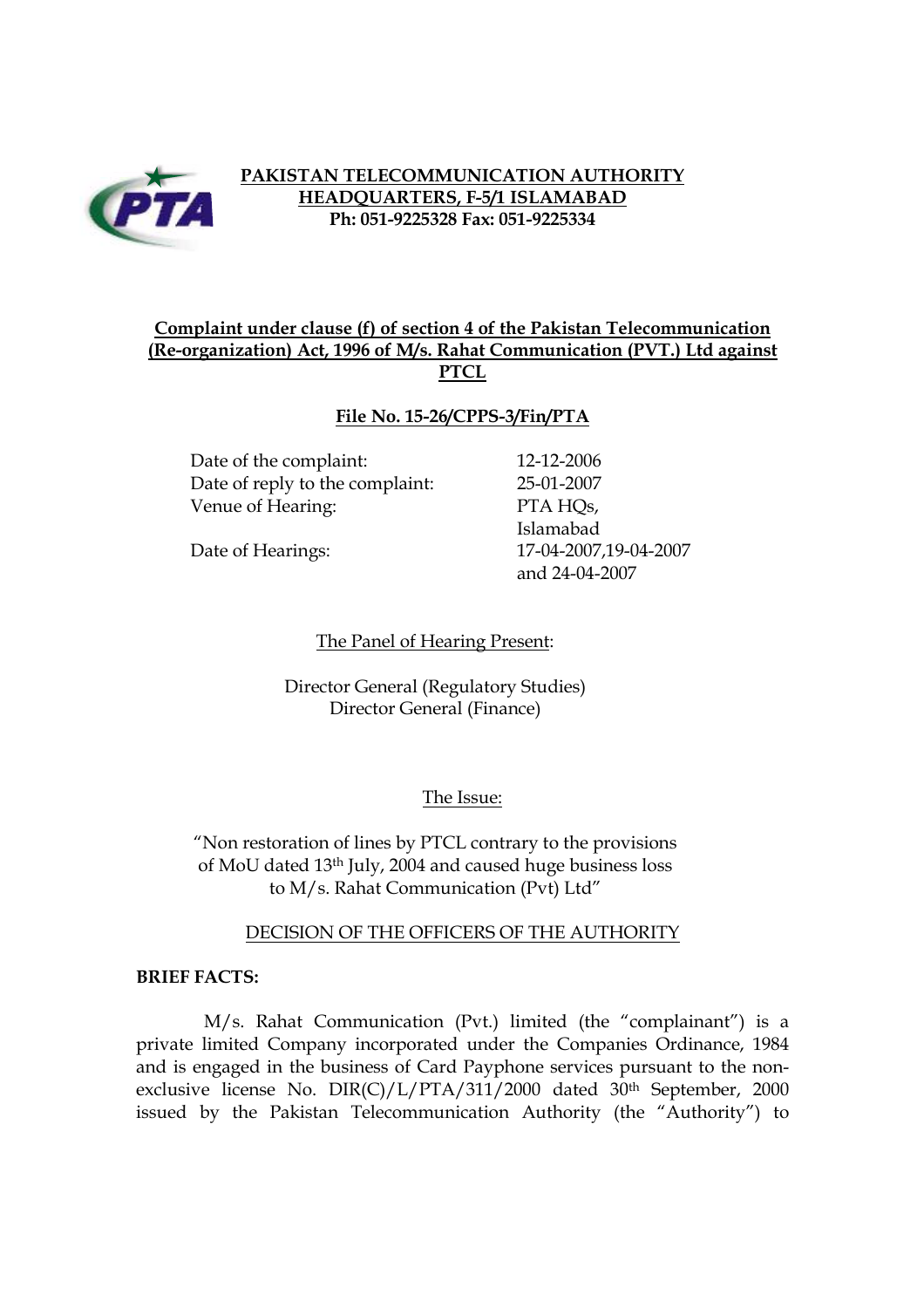establish, maintain and operate Card Payphone services in Pakistan on the terms & conditions contained in the license.

2. The complainant filed a complaint dated 12-12-2006 against PTCL. In the complaint it is stated that:

(a). It had closed its operations in February, 2003 due to certain financial crises. Thereafter, it entered into an MoU with PTCL whereby PTCL was agreed to restore lines on receipt of first installment of Rs. 310,000/- In compliance with the conditions of the MOU the licensee deposited four installment amounting to Rs. 1,240,000/ to PTCL but PTCL did not restore its connections.

(b). Its security against payphone lines, which was refundable after closure of lines, is still lying with PTCL.

(c). The employees of PTCL have stolen all the devices installed in different exchanges in Rawalpindi/Islamabad by the licensee and were under the control of PTCL Control Room and MDF. The value of such devices is Rs. 5 lacs.

(d). PTCL also sent bogus bills of Rs.161,000/- and Rs.194,000/- on 15- 02-2003 and 01-03-2003, respectively, against telephone No.5517805, whereas the company was closed on 18-02-2003. The complainant contacted the Divisional Engineer Cantt who checked the points and found that the said telephone number was closed after closure of the company, but again another bogus bill Rs.528,000/- was sent to the complainant.

(e). The complainant paid the demand notices but no connection were given, this amount is required to be refunded.

and requested the Authority to direct PTCL to reactivate payphone lines alongwith devices installed in different exchanges of Rawalpindi/Islamabad and withdraw bogus bills.

3. PTCL submitted its reply to the complaint vide letter dated 25-01-2007. In the reply PTCL stated that interconnect agreement with the complainant was signed on 20-03-2001 and further informed that.

(a). Telecom facilities of the complainant were disconnected pursuant to PTA letter dated 21-08-2002 which were restored vide PTA letter dated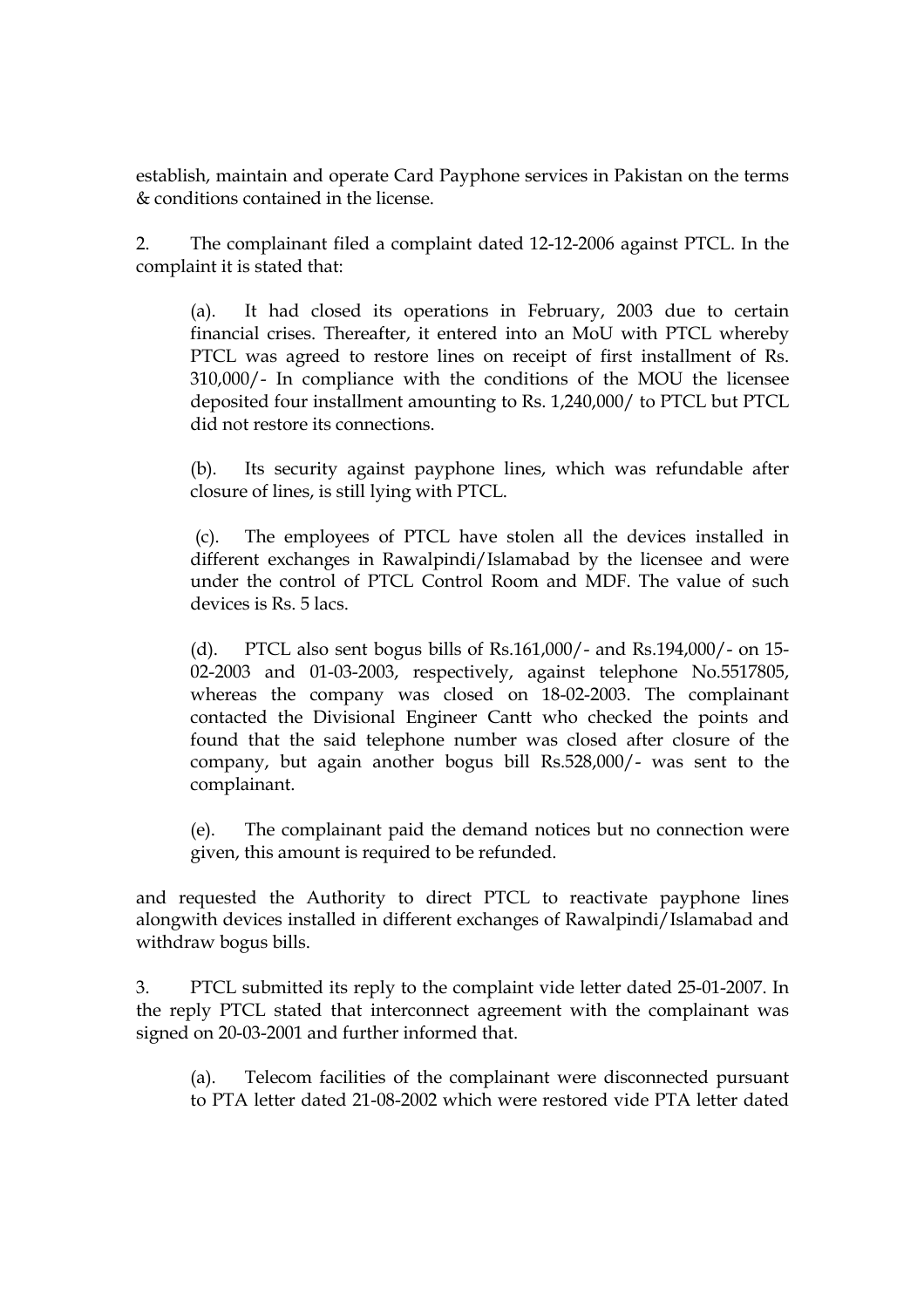4-09-2002. PTCL issued instruction for recovery of outstanding dues before restoration of the complainant's payphone connections.

(b). On 13-07-2004 an MoU was signed between PTCL and the complainant. In the light of MoU PTCL issued instructions to its field regions vide letter dated 4-08-2004 for restoration of payphone lines after credit of first cheque in PTCL account.

(c). The complainant again requested vide letter dated 23-10-2004 for relaxation in payment of installment due to the fact that lines were not restored despite payment of three installments. The request was considered and relaxation was granted vide letter dated 15-12-2005.

(d). The complainant requested vide letter dated 5-07-2005 for suspension of remaining installments for further six months with the reason that the payphone lines could not be restored due to technical reasons.

(e). The complainant vide letter dated 9-10-2006 informed that only 16 out of 110 connections have been restored and requested to adjust the security amount of remaining 96 connections against the outstanding dues.

(f). The remaining 96 telephone lines can be restored if the licensee provides location where these telephones are required to be installed.

(g). Regarding the bogus bills the licensee may be asked to provide the details of the bills to this office for further investigation.

4. The case was first fixed for hearing on 17-04-2007. Mr. Wilayat Ali ACE (BSP-III) appeared on behalf of PTCL whereas Mr. Nazir Khan appeared on behalf of the complainant, M/s. Rahat communication. As Mr. Wilayat Ali was not well aware with the facts of the case and was not able to answer the queries, therefore, the panel issued instructions vide letter dated 17-04-2007 that GM (BPS) alongwith concerned officers should attend the hearing on 19-04-2007. Pursuant to the aforesaid instructions Syed Muhammad Ilyas, GM (BPS) alongwith Mr. Faysal Saud Quereshi, Assistant Manager (Legal), Mr. Hamoon Rashid Chuhan, Assistant Legal Advisor, Mr. Ali Dad, and Mr. Wilayat Ali appeared before the panel on the said date on behalf of PTCL and Mr. Nazir on behalf of the complainant. Representatives of PTCL again requested for adjournment on the ground that concerned DE could not be contacted and without his presence they would be unable to reply the queries. Therefore, again hearing was fixed on 24-04-2007 with the consent of the parties. Mr. Muhammad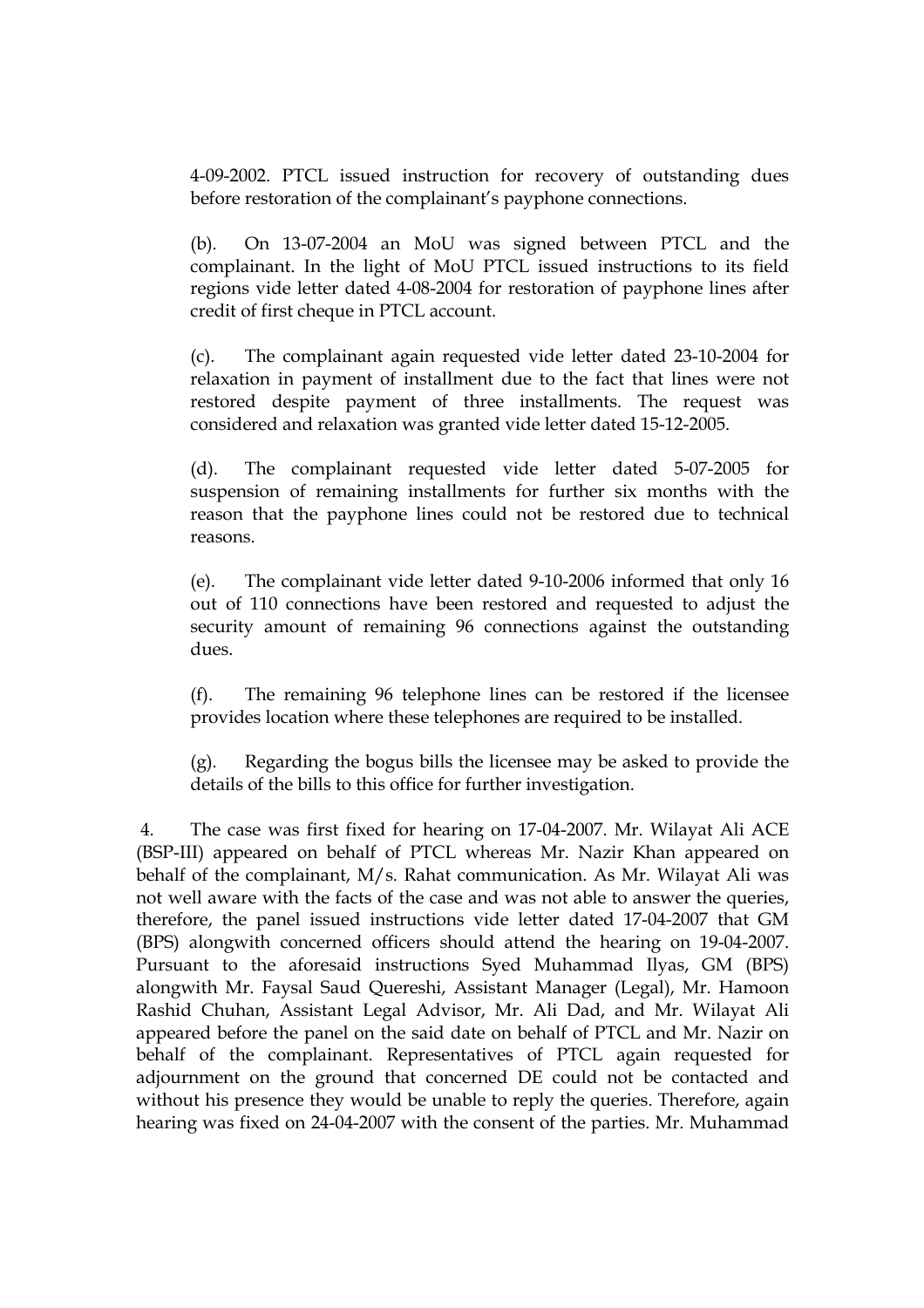Yahya SE, Faisal Saud Qureshi A.M (Legal), Muhammad Iqbal DCR (BSP) appeared on behalf of PTCL and Mr. Nazir and Malik Muhammad Akram appeared on behalf of the complainant. However, despite repeated instructions verbally and in writing, PTCL failed to bring concerned DE, Mr. Wajih Anwar and DE Mr. H. Shafiq before the hearing panel, which shows its irresponsible attitude towards the officer of the Authority. However, proceedings were continued on the request of PTCL and on the stance of PTCL that they are well conversant, and competent enough to handle and plead the case.

5. Mr. Nazir reiterated the same facts as mentioned Para 2 above before the panel and informed that he has made repeated requests to PTCL for restoration of its lines/numbers and waiver of illegal excessive bill of Rs.528,000 against telephone number 55178051, but all in vain. The complainant further alleged that it is out of operation since February, 2003 owing to the conduct of PTCL and since then he has not earned any income and has suffered a huge business and financial loss, and requested the Authority to direct PTCL to reactivate payphone lines in accordance with the provisions of MOU and withdraw bogus bills.

6. PTCL replied that as per policy, if a company fails to get its connections/lines restored within a period of two months, then these pairs/lines have been given to other operators and these pairs are not retained for indefinite period. In the instant case on payment of first installment by the complainant pursuant to MOU, its all lines could not be restored due to technical reasons and shifting of clients, etc. However, 16 numbers have been restored and these are operational. The complainant's lines were disconnected in February, 2003 and to restore the same lines after lapse of about two years is practically difficult for PTCL owing to various reasons including shifting of clients to other licensees and non-availability of the lines. Secondly, Mr. Nazir has never attended any meeting for restoration of lines. However, if the complainant provides alternate premises then these lines/numbers can be restored.

7. The panel then asked PTCL that why the one number 5517805 remained operational while the other numbers were disconnected. PTCL failed to provide any comprehensive/satisfactory reply to this query and just stated that as the complainant owned the number, therefore, it could have itself managed to disconnect it from NMS, if was not disconnected by PTCL to avoid over billing. The complainant stated that he had no information about the location of the PCO, as this number was not installed at the premises at which it was applied for. He further stated that this fact was brought in the knowledge of PTCL but PTCL failed to remedy the same till date. The panel instructed the complainant to provide such letter if written to PTCL. On 10-05-2007, the complainant has provided a copy of the letter dated 03-03-2003 which was received in PTCL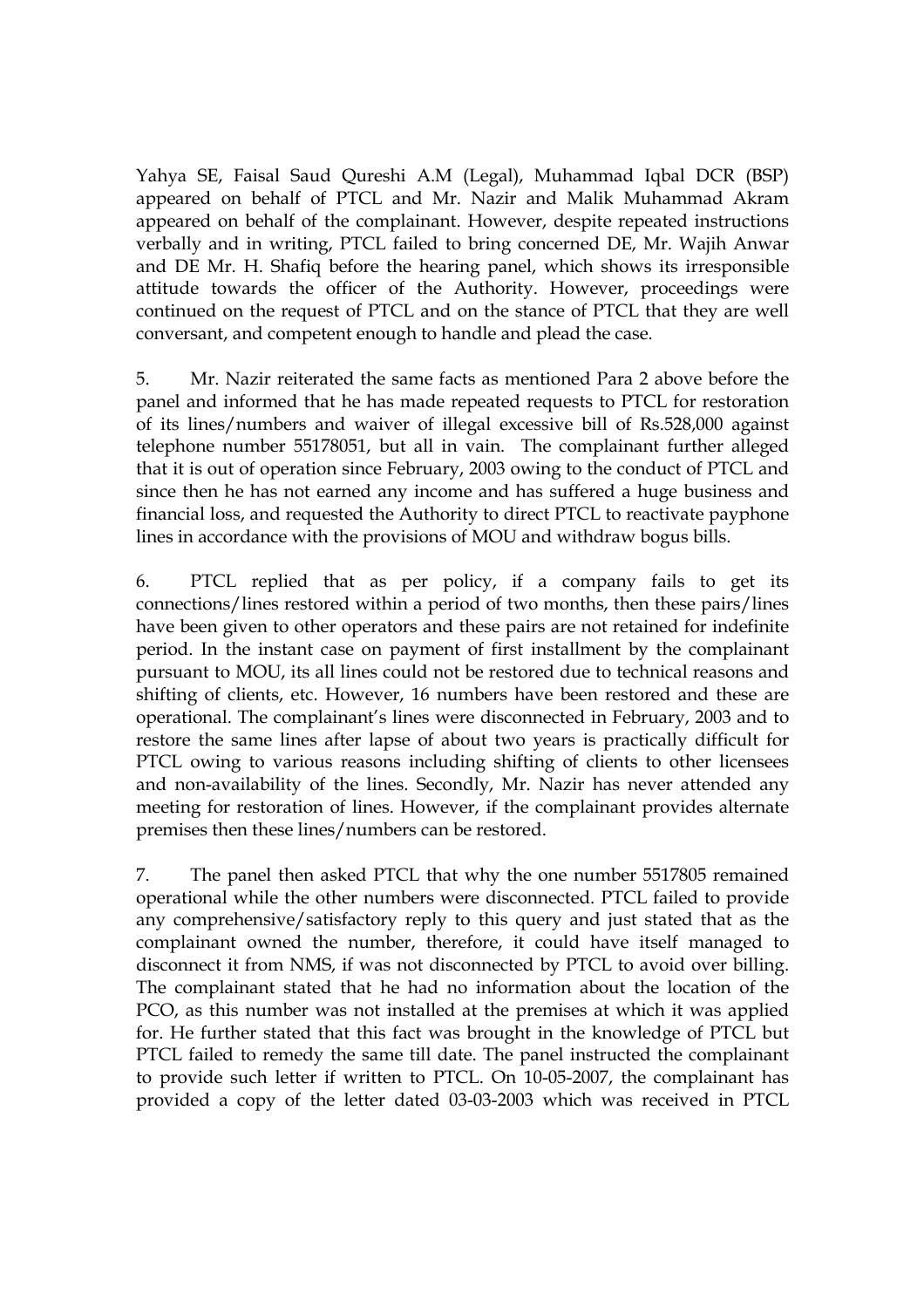Rawalpindi office on 04-03-2003 in support of his stance. This letter has also been handed over to PTCL by the complainant.

8. The complainant further alleged that all LPUs alongwith fixures worth Rs.500,000/- installed in the premises of PTCL, have been stolen/sold, by the employees of PTCL. He stated that MDF is in the control room and no one can enter in the control room without PTCL permission and on having knowledge that installed LPUs alongwith fixures were not available, he contacted the concerned DE of control room namely Mr. Shafiq who admitted that it is PTCL's mistake. PTCL admitted that LPUs are installed in the control room and no one can enter into the control room, however, the complainant has also the key of that MDF. Moreover, PTCL agreed that if the complainant would provide the list of the stolen LPUs then PTCL would accommodate. Therefore, the complainant was advised to provide detail of missing LPUs to PTA and PTCL for scrutiny of the claim. Pursuant to this direction of the panel the complainant furnished details of missing LPUs on 10-05-2007 to PTA and PTCL.

# **9. Decision**

9.1. Keeping in view the above mentioned facts and circumstances mentioned during the hearing and perusal of the documents, the Panel hereby decides the complaint in the following terms:

- (a). It is established that PTCL failed to implement its MoU signed by PTCL with the complainant and contravenes the terms of the MoU dated 13-07- 2004, whereas, the complainant has performed its part of the agreement. Moreover, PTCL, despite its clear directives to its Zonal offices vide letters dated 04-08-2004 and dated 04-04-2005, failed to restore the lines as per the aforesaid MoU. As PTCL has already agreed to restore the lines, therefore, PTCL is hereby directed to restore all remaining lines of the complainant, M/s. Rahat Communication (Pvt) Ltd, alongwith support LPUs in the exchanges on the premises identified by the complainant within thirty (30) days of this order, and submit compliance report accordingly.
	- (b) By perusing the contents of the letter dated 03-03-2003 provided by the complainant to the panel on 10-05-2007, failure on the part of PTCL to verify that whether the line/number (5517805) was working directly or through LPU and NMS arrangement, and in the presence of the undefended argument of the complainant that LPUs have been removed, there are sufficient reasons to believe that the excessive billing complaint is genuine and needs to be thoroughly looked into, therefore, PTCL is directed to conduct an investigation of the excessive billing complaint of